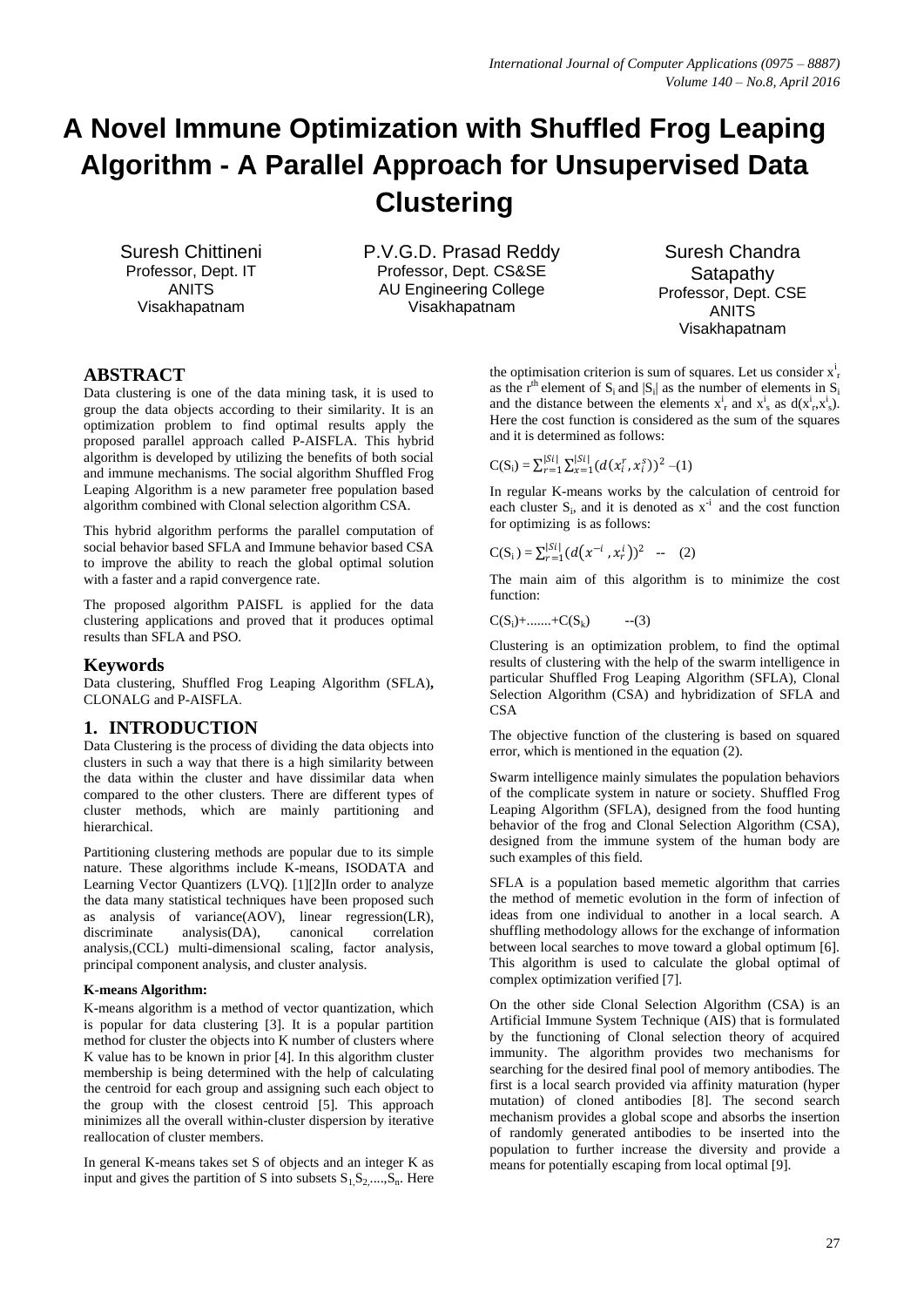Both these algorithms are most powerful and more efficient in finding the global optimal solution. SFLA attain this with the help of social behavior and local search exploitation. CLONALG achieves this by performing the process of cloning and Hyper mutation. Both algorithms ensure powerful search capability in different ways. So, in order to improve the global search capability, to speed up the rate of convergence and to achieve a stable solution, these two algorithms are combined to form a hybrid evolutionary algorithm. A hybrid algorithm is developed by making use of the benefits of both social and immune mechanisms [10]. This hybrid algorithm performs the computation of both SFLA and CLONALG in a parallel fashion. This Hybrid evolutionary algorithm conserve the features of both SFLA and CLONALGSA and helps to ensure the global optimal in a more rapidly way with a better preserved mean solution. This hybrid algorithm is tested on various standard and well known bench mark optimization methods are found that, the proposed hybrid algorithm P-AISFLA outperforms both SFLA and CLONALG.

The residue of the paper is organized as follows: section II describes the Shuffled Frog Leaping algorithm (SFLA) subsequently a brief description of Clonal Selection Algorithm (CSA) in section III. The section IV described hybrid algorithm of SFLA and CLONALG. Section V covers experiment results over clustering and followed by conclusion of the work.

# **2. PROPOSED WORK**

# **2.1 Shuffled Frog Leaping Algorithm (Sfla)**

SFLA is a memetic algorithm inspired by the research of food hunting behavior of frogs. It is based on evolution of memes carried by the interactive frogs and by the global exchange of information among themselves. SFLA is a combination of both deterministic and random approaches [7].

The SFL algorithm progresses by transforming "frogs" in a memetic evolution. In this algorithm, frogs are seen as hosts for memes and described as a memetic vector. Each meme consists of a number of memo types[13]. The memo types represent an idea in a manner similar to a gene representing a trait in a chromosome in a genetic algorithm. The frogs can communicate with each other, and can improve their memes by infecting (passing information) each other [10]. Improvement of memes results in changing an individual frog"s position by adjusting its leaping step size.

# **2.2 (Clonalg)Immune Optimization Algorithm**

It is a population based Meta heuristic algorithm and its core search power relies on cloning operator and mutation operator [14]. The Clonal Selection Algorithm (CSA) replicates only those individuals with high affinities and selects their improved and maturates progenies. This strategy suggests that the algorithm performs a greedy search, where single members will be locally optimized and the new comers yield a broader exploration of the search-space [9]. This characteristic makes the CSA very suitable for solving optimization tasks. The basic steps mentioned below.

Step1. Antibody Pool (AB) Initialization Step2. Antibody Selection Step3. Cloning Step4. Affinity Maturation Step5. Antibody Restraint Step6. Convergence Check

# **3. HYBRID ALGORITHM COMBINATION OF SFLA AND CLONALG**

Both SFLA and CLONALG are evolutionary Algorithms which have their own advantages. Both have different kinds of features and also different implementation procedures. [18] Let us examine the advantages of SFLA and AIS.

#### **a. Importance of SFLA**

- A memetic algorithm which has the property of local search.
- Shuffling operator allows for Infection and exchange of ideas to take place.
- Exhibits social behavior
- Few parameters are involved i.e. Number of memeplexes, Number of frogs, Iterations in each memeplex.

#### **b. Importance of CLONALG**

- Cloning operator allows for replication of best fit antibodies from the antibody pool.
- Mutation operator brings diversification to the antibody population.
- Exhibits the Immune Behavior.
- Antibody Diversity Maintenance further increases the diversity and prevents from reaching to local optimal.

#### **c. Hybrid Evolution of SFLA and CLONALG (P-AISFLA):**

Both the advantages from Social and immune behaviors are incorporated in the proposed Hybrid approach. [18]Social behavior based SFLA and Immune behavior based CLONALG are combined together to evaluate a Hybrid Algorithm that has the advantages of both the conventional Algorithms.

According to this algorithm, initially consider 2N population was randomly generated within the given range. Then determine their Corresponding fitness or affinity values. Then sort all the population in the ascending order basing on their Computed fitness or affinity values. Then divide the entire 2N population in to two groups each with N population. Dividing should be done in such a way that, the best N Sorted population should go to one group and the remaining N sorted population should go to another group.

Since SFLA consists of social behavior component, the worst group of population should be further processed by SFLA and the best group of population should be processed by CSA since CSA has immunity mechanisms.

After processing each group by the algorithm, the result of the two algorithms is merged again to become 2N population and the obtained 2N population should be repeated by the same above process. [11][12]This whole of a process is repeated for specific number of iterations or until Convergence value is attained as the stopping criterion. The entire working of this Hybrid Evolutionary algorithm can be shown in Fig.1.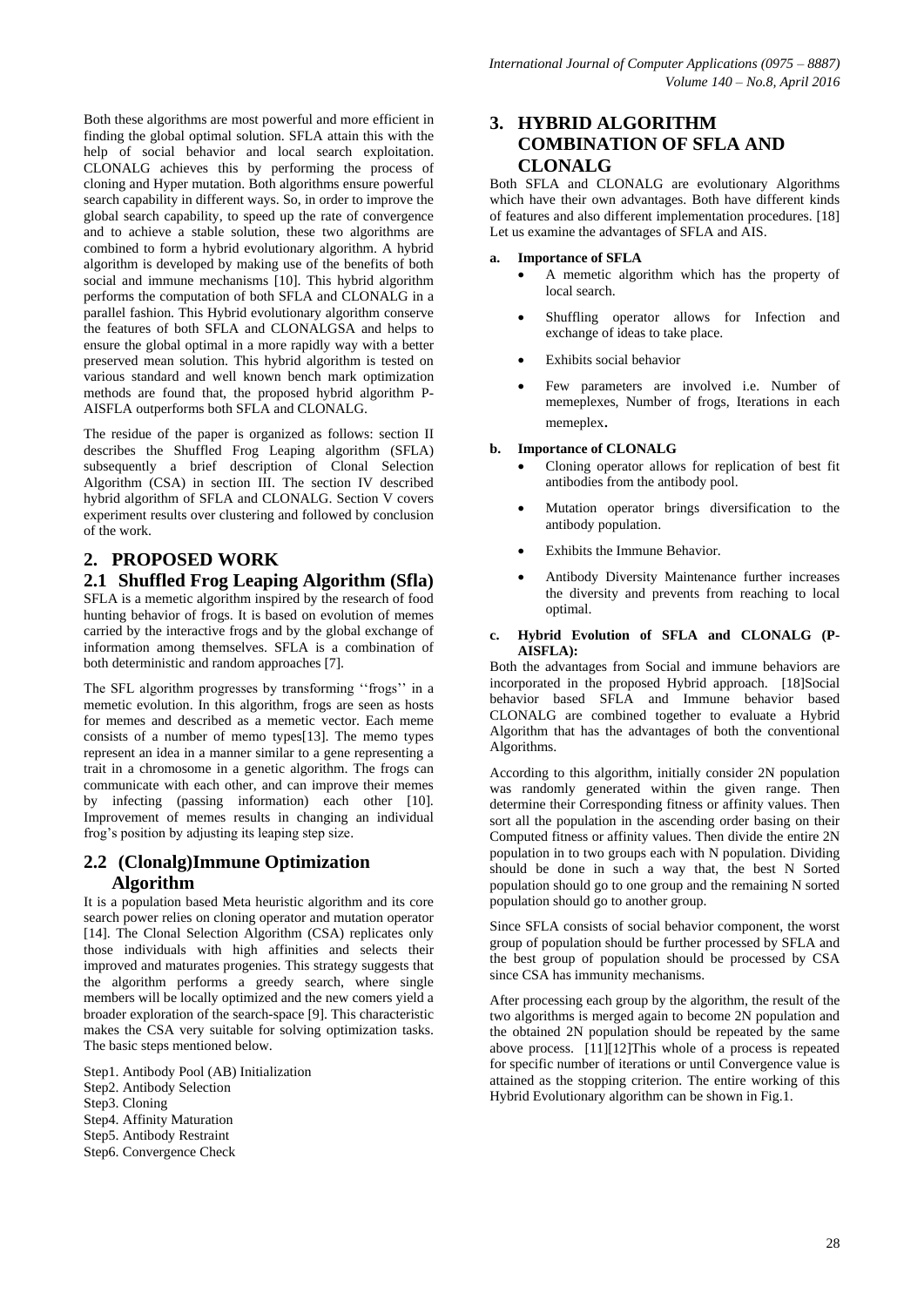

# **4. EXPERIMENTS AND RESULTS**

# **4.1 Experiments And Results Over Swarm Based Clustering:**

#### **A. Benchmark Functions for Simulation**

A suite of standard benchmark functions [15] [16] [17] are taken into consideration to test the effectiveness and efficiency of the proposed approach P-AISFLA with the conventional CLONALG and SFLA for cluster the standard dataset optimally. All these benchmark functions are meant to be minimized. The first function is unimodal with only one global minimum. The others are multimodal with a considerable number of local minima.

#### **B. Experimental Setup:**

All the three algorithms were written in Matlab scripting language. The matlab codes were run on a computing Laptop machine at 1.8 GHz Intel processor. Each algorithm optimized each function 30 times independently.

The following simulation conditions are used for CLONALG:

- Initial Antibody Pool Size, *AB* = 20
- Clonal Multiplying factor's Range  $\beta = [0.5-1]$
- Mutation type used: Gaussian
- Gaussian mutation probability  $P_{mg} = 0.01$
- Percentage of Suppression *Psup* = 0.2
- Number of Iterations=1000
- Number of Dimensions taken for each Benchmark Function=1

The following simulation conditions are used for SFL Algorithm

- Initial Population,  $N_{pop} = 20$
- Number of Memeplexes, M= 2
- Max. Local search iterations 10
- Number of Main Iterations=1000
- Number of Dimensions taken for each Benchmark Function=15

The number of generations used for CLONALG, SFLA and the proposed hybrid approach is P-AISFLA was 30. In each of the 30 computations, CLONALG, SFLA and P-AISFLA employed different initial populations randomly generated in the problem"s search space.

A Successful Optimal Solution represents that it converges to the global optimum. Otherwise, the algorithms were regarded as getting stuck or trapped at the local optimal

Due to Cloning, mutation and local search operators available in P-AISFLA, the global search capability of it is dominant in comparison with CLONALG and SFLA and its convergence speed is predominantly faster than CLONALG and SFLA in terms of function evaluations for majority of the functions.

It can be observed that the proposed approach possesses a relatively higher success rate than both CLONALG and SFLA implying that P-AISFLA has nice global search performance to avoid local optimal and the optimal solution gained by it is the most accurate.

The results are shown in the Table.1 get from the clustering methods with 20 simulation runs with standard deviation denotes the convergence. *Hybrid SFLA &CLONALG* performs somehow better fitness in terms of quantization error and inter cluster. Benchmark data set is taken from the UCI machine repository.

**Table 1: Quantization error and Standard deviation of clustering methods with using evolutionary methods.**

|                     |                   | Inter – cluster                                            |
|---------------------|-------------------|------------------------------------------------------------|
|                     | n error, std      | distance, std                                              |
|                     |                   |                                                            |
| K means             | 0.834,            | 9.3238, 1.6821                                             |
|                     |                   |                                                            |
|                     |                   |                                                            |
|                     |                   |                                                            |
|                     |                   | 16.41, 2.4693                                              |
|                     |                   |                                                            |
| <b>CLONALG</b>      | 0.023201,         | 21.079, 3.8171                                             |
|                     |                   |                                                            |
|                     |                   |                                                            |
|                     |                   |                                                            |
| Hybrid SFLA         | 0.011477,         | 20.278, 0.2204                                             |
| <b>&amp;CLONALG</b> | 0.01947           |                                                            |
|                     |                   |                                                            |
|                     | Algorithm<br>SFLA | Ouantizatio<br>0.22076<br>0.026209,<br>0.017972<br>0.09345 |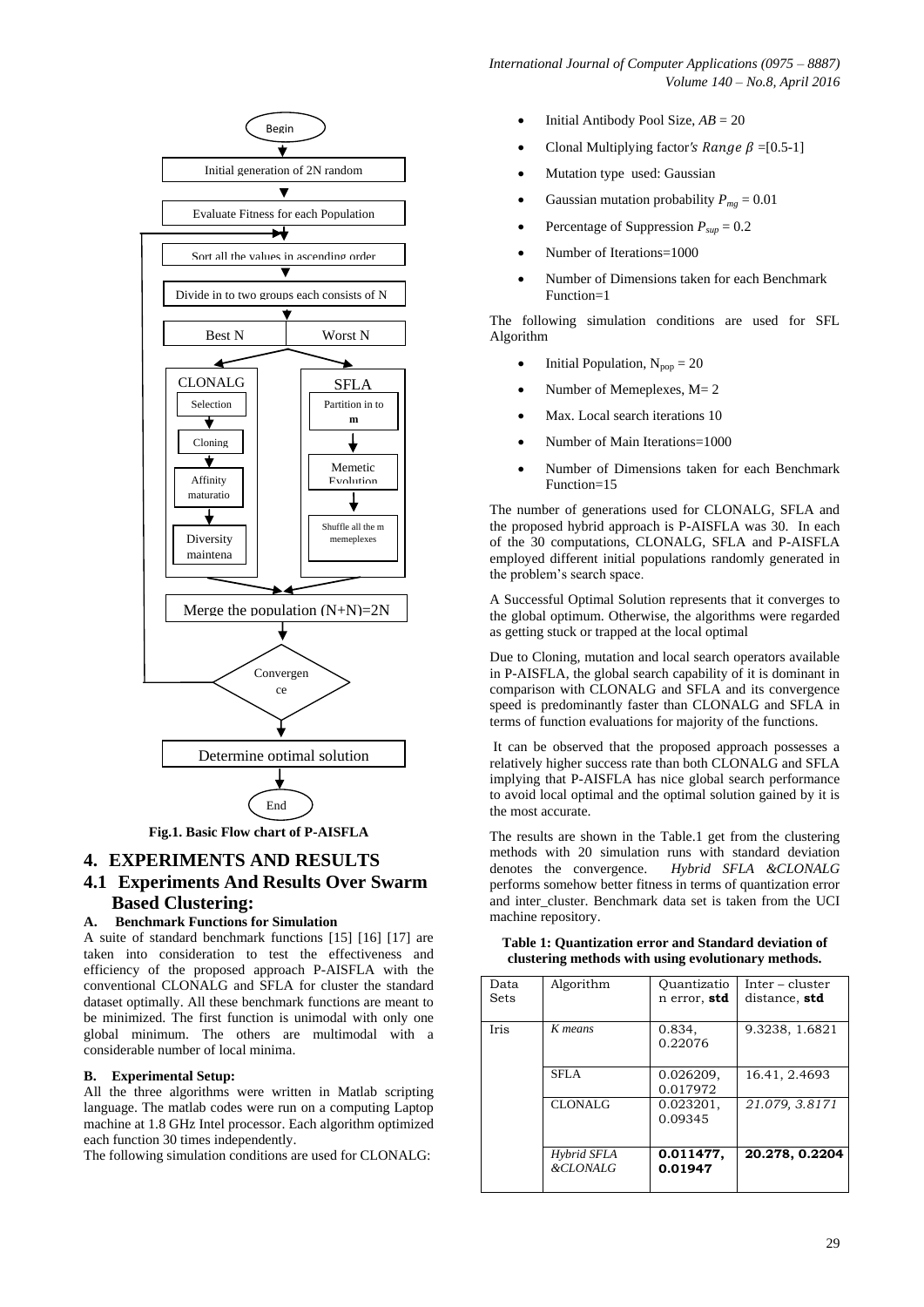| Hayes<br>Roth | K means                    | 11.961,<br>1.573   | 8.9353, 1.2419     |
|---------------|----------------------------|--------------------|--------------------|
|               | <b>SFLA</b>                | 0.77086,<br>0.0408 | 324.25, 5.7895     |
|               | <b>CLONALG</b>             | 3.99, 3.3429       | 313.1, 3.4562      |
|               | Hybrid SFLA<br>&CLONALG    | 0.55914,<br>1.6488 | 325.51, 66.738     |
| Wine          | K means                    | 116.29,<br>0.83715 | 2019.2,0.234       |
|               | <b>SFLA</b>                | 10.765,<br>3.7278  | 3272.8, 292.89     |
|               | <b>CLONALG</b>             | 33.622,<br>7.6328  | 2859.7, 339.91     |
|               | Hybrid<br>SFLA&CLONAL<br>G | 4.9763,<br>3.3043  | 3598.7.<br>483.11  |
| Diabete<br>S  | K means                    | 78.995,<br>7.6753  | 21.12, 3.521       |
|               | <b>SFLA</b>                | 69.234,<br>2.4840  | 30.22,2.820        |
|               | <b>CLONALG</b>             | 36.98,<br>2.397    | 35.109, 2.564      |
|               | Hybrid<br>SFLA&CLONAL<br>G | 30.204,<br>2.6501  | 38.0173,2.471<br>4 |

The results are simulated and compared with K-means and swam based clustering algorithm. The quality of the clustering is measured based on the quantization error, inter-cluster distance. The intra-cluster distance is the distance between the centroid and the existing objects in the cluster.

The results are reported and averaged over 20 run of simulations. The algorithm used 20 particles in hybrid SFLA&CLONALG the seed is derived from the resultant centroid of K-means which ran initially. The derived seed from K-means acts like one of the particle in the initial swarm of particles in swam based methods. In other words while implementation only n-1 particles are randomly generated. In the implementation process of the algorithm starting weight is used at 0.9 and the final weight used at 0.4. To get a better convergence the acceleration coefficients are used at 1.042.<br>Swam based algorithms in particular hybrid Swam based algorithms in particular hybrid SFLA&CLONALG performs better than K-means based on quantization error.

*International Journal of Computer Applications (0975 – 8887) Volume 140 – No.8, April 2016*

| Method                             | Function               |              |                         |  |
|------------------------------------|------------------------|--------------|-------------------------|--|
|                                    | F <sub>best case</sub> | average case | F <sub>worst case</sub> |  |
| <b>SFLA</b>                        | 51.5133                | 51.9344      | 52.9962                 |  |
| <b>CLONALG</b>                     | 51.7634                | 51.5645      | 51.1353                 |  |
| Hybrid SFLA<br><b>&amp;CLONALG</b> | 48.0271                | 47.4692      | 48.1309                 |  |

**Table 2: Result showing for the wine data with 20 runs**

**Graphical representation for table - 2 data**



**Table 3: Results showing for the IRIS data set with 20 runs**

| Method                             | Function               |                |                         |  |
|------------------------------------|------------------------|----------------|-------------------------|--|
|                                    | F <sub>best case</sub> | F average case | F <sub>worst case</sub> |  |
| <b>SFLA</b>                        | 52.1204                | 52.4534        | 52.5467                 |  |
| <b>CLONALG</b>                     | 52.0011                | 51.5698        | 52.2378                 |  |
| Hybrid SFLA<br><b>&amp;CLONALG</b> | 46.6323                | 47.8894        | 48.34520                |  |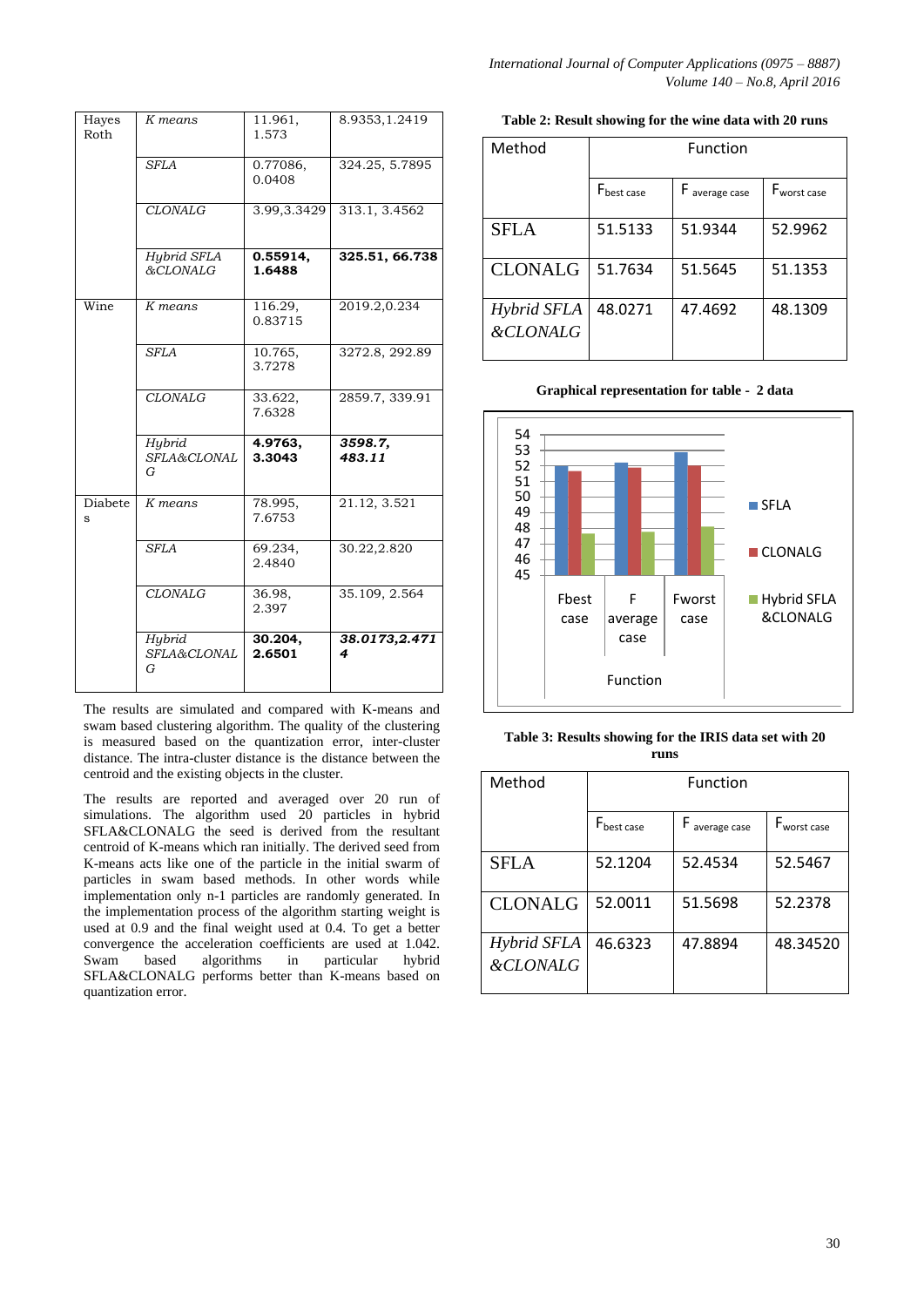**Graphical representation for table - 3 data**



**Table 4: Results showing for the Hayes Roth with 20 runs**

| Method                             | Function               |                                   |                         |  |
|------------------------------------|------------------------|-----------------------------------|-------------------------|--|
|                                    |                        |                                   |                         |  |
|                                    | $F_{\text{best case}}$ | $\boldsymbol{\mathsf{F}}$ average | F <sub>worst case</sub> |  |
|                                    |                        | case                              |                         |  |
| <b>SFLA</b>                        | 52.2334                | 52.2314                           | 52.8765                 |  |
| <b>CLONAL</b><br>G                 | 50.96773               | 51.8974                           | 51.0324                 |  |
| Hybrid SFLA<br><b>&amp;CLONALG</b> | 48.37453               | 48.3594                           | 49.0504                 |  |

| 54<br>53<br>52<br>51 |               |                      |                |                         |
|----------------------|---------------|----------------------|----------------|-------------------------|
| 50<br>49             |               |                      |                | $\blacksquare$ SFLA     |
| 48<br>47<br>46<br>45 |               |                      |                | <b>CLONALG</b>          |
|                      | Fbest<br>case | F<br>average<br>case | Fworst<br>case | Hybrid SFLA<br>&CLONALG |
|                      |               | Function             |                |                         |

**Graphical representation for table - 4 data**

**Table 5: Results showing for the diabetes with 20 runs**

| Method                             | Function               |                |                         |  |
|------------------------------------|------------------------|----------------|-------------------------|--|
|                                    | F <sub>best case</sub> | F average case | F <sub>worst case</sub> |  |
| <b>SFLA</b>                        | 52.0034                | 52.2314        | 52.8765                 |  |
| <b>CLONALG</b>                     | 51.6733                | 51.8974        | 52.0234                 |  |
| Hybrid SFLA<br><b>&amp;CLONALG</b> | 47.6721                | 47.7893        | 48.1205                 |  |

**Graphical representation for table – 5**



The result shows that the proposed Hybrid method optimization approach can be considered as a viable and an efficient heuristic to find optimal or near-optimal solutions to clustering problems of allocating N objects to k clusters.

The result shows that the strong point in favor of swarm intelligence based clustering. Due to this reason many machine leaning, data mining researchers prefer to use swarm based clustering.

# **5. CONCLUSIONS**

In this work a novel and hybrid approach is used, P-AISFLA that utilizes the benefits of both cloning operator and local search operator in a parallel fashion for the clustering technique to get optimal cluster results. The local search operator and Mutation operators are used for improving local and global search capabilities. The parallel search mechanism is utilized to improve the performance of search efficiency of the algorithm. On solving a suite of benchmark functions, P-AISFLA performs better than both CLONALG and SFLA in terms of Mean optimal solution values, stability of the optimal solution, number of function evaluations and success rate. Swarm intelligence techniques are applied on data clustering methods to get optimized results in terms of quantization error and standard deviations..